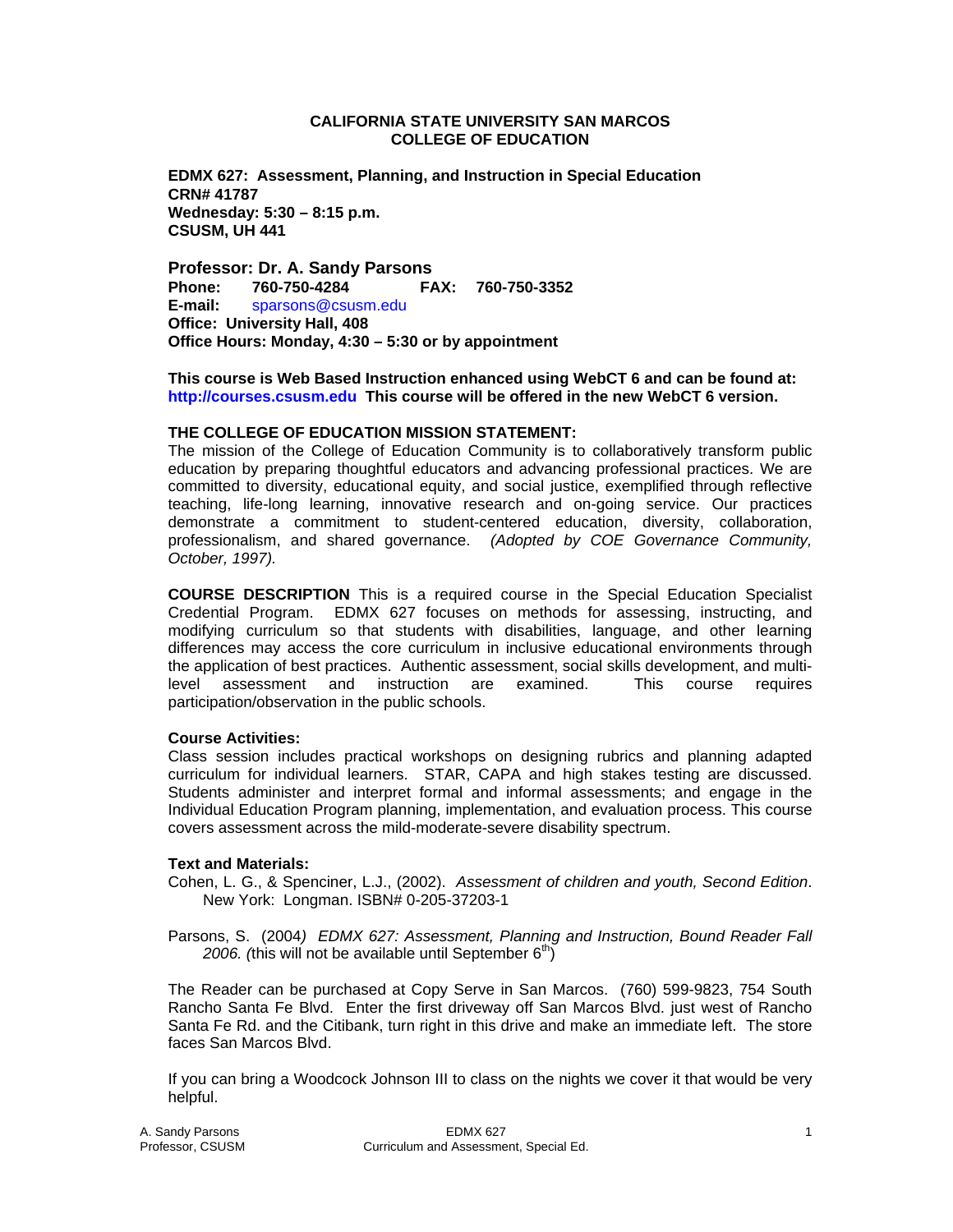Selected handouts given in class, instrument manuals and protocols, other as assigned.

## **On line access/work for web based instruction portion of the course is required**.

# **Activities and instructional methods for realizing objectives:**

| class discussions   | group work                   | lectures                |
|---------------------|------------------------------|-------------------------|
| guest speakers      | WebCT course work            | study guides            |
| demonstrations      | observations                 | videos                  |
| written reflections | readings in texts & handouts | case studies/field work |

### **Evaluation of attainment of these knowledge bases and skills:**

| attendance           |
|----------------------|
| eco development maps |
| assessment outcomes  |
| case study work      |

punctuality& professionalism participation in class collaborative activities study quide responses role play performance enthusiasm for the work

instrument faire and forms M/S field observation

# **Authorization to Teach English Learners**

This credential program has been specifically designed to prepare teachers for the diversity of languages often encountered in California public school classrooms. The authorization to teach English learners is met through the infusion of content and experiences within the credential program, as well as additional coursework. Students successfully completing this program receive a credential with authorization to teach English learners.

*(Approved by CCTC in SB 2042 Program Standards, August 02)*

#### **Task Stream Requirement: Teacher Performance Expectation (TPE)**

# **CTC Standards in Special Education**

The course objectives, assignments, and assessments have been aligned with the CTC standards for the Level 1 Special Education Specialist Credential. This course is designed to help teachers seeking a California teaching credential to develop the skills, knowledge, and attitudes necessary to assist schools and district in implementing effective programs for all students. The successful candidate will be able to merge theory and practice in order to realize a comprehensive and extensive educational program for all students. You will be required to formally address the CTC Standards in this course; this assignment will be handed out in class. You can find more information on this in the Academic Assignments section of this syllabus.

# **College of Education Attendance Policy**

Due to the dynamic and interactive nature of courses in the College of Education, all students are expected to attend all classes and participate actively. At a minimum, students must attend more than 80% of class time, or s/he may not receive a passing grade for the course at the discretion of the instructor. Individual instructors may adopt more stringent attendance requirements. Should the student have extenuating circumstances, s/he should contact the instructor as soon as possible. *(Adopted by the COE Governance Community, December, 1997).* Students arriving late, leaving early or returning late from break shall receive participation point deductions.

# **Students with Disabilities Requiring Reasonable Accommodations**

Students must be approved for services by providing appropriate and recent documentation to the Office of Disable Student Services (DSS). This office is located in Craven Hall 5205, and can be contacted by phone at (760) 750-4905, or TTY (760) 750-4909. Students authorized by DSS to receive reasonable accommodations should meet with their instructor during office hours or, in order to ensure confidentiality, in a more private setting.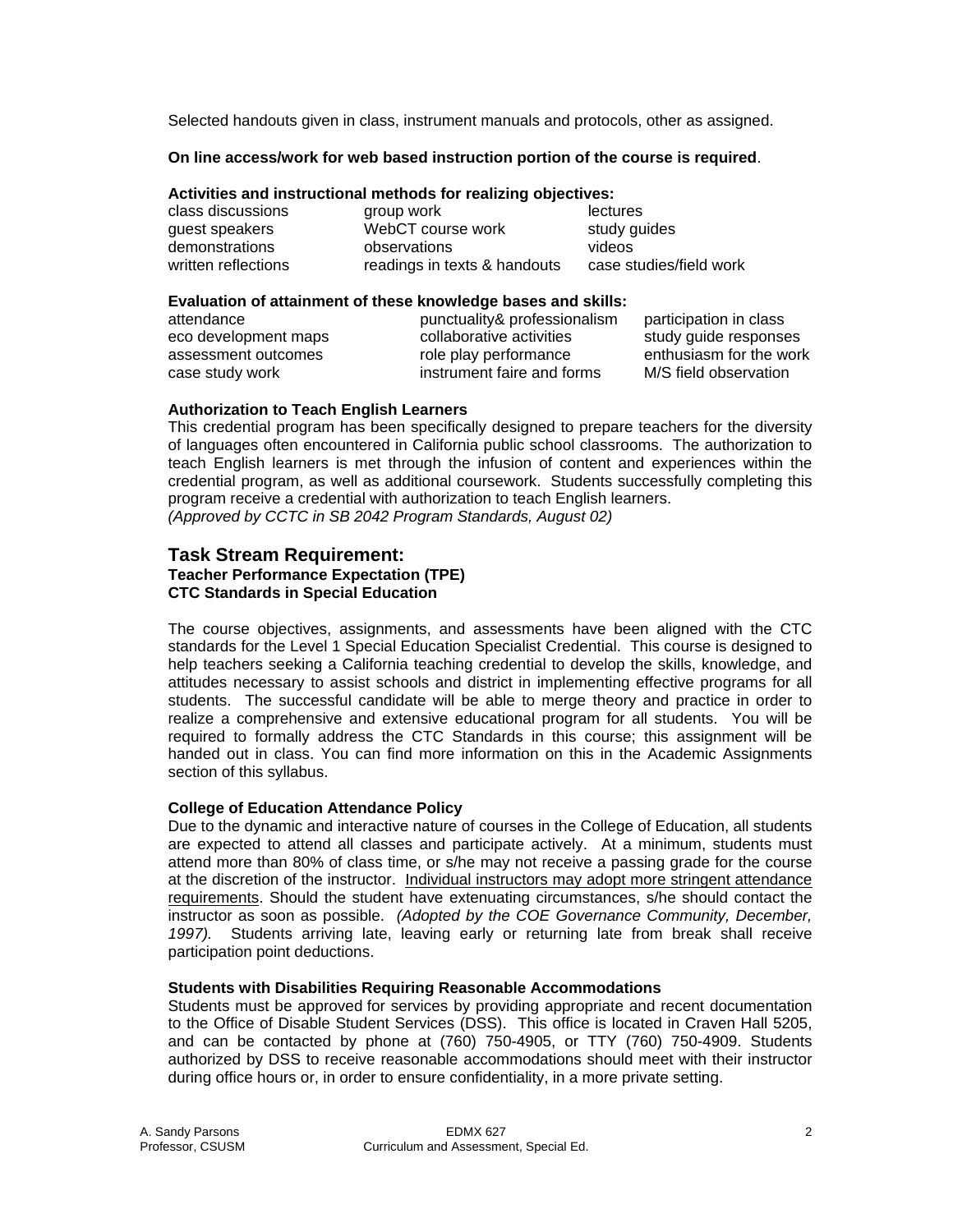| M/M/S | M/M/S | M/M/S | M/M/S | M/M/S | M/M/S | M/M/S | M/M/S | M/M/S |
|-------|-------|-------|-------|-------|-------|-------|-------|-------|
| 11    | 12    | 13    | 15    | 16    | 17    | 19    | 20    | 21    |
|       | K/A   | K/A   | K/A   | K/A   | K/A   | K/A   | K/A   | Α     |

**Table of CTC Level I Standards and Levels of Competence** 

| M/M/S | M/M/S | M/M/S | M/M | M/S | M/S |
|-------|-------|-------|-----|-----|-----|
| 22    | 23    | 24    | 25  | 26  | 26  |
| K/A   | K/A   | K/A   | K/A | K/A | K/A |

# **Key to Table Standards and Areas of Certification**:

**M/M/S** = Common Mild/ Moderate and Moderate/Severe Education Specialist **Competency** 

**M/M** =  $=$  Mild/Moderate Education Specialist Competency

**M/S**  $=$  Moderate/Severe Education Specialist Competency

**K** = Competence at **knowledge** level

**A** = Competence at **application** level

# **COURSE OBJECTIVES:**

# **1.0 Observation Skills**

- 1.1 Direct observations in informal situations
- 1.2 Using checklists and various observation formats to record observational data
- 1.3 Observation for one day in a setting serving learners with moderate/severe (M/S) disabilities with a field report requirement.

# **2.0 Record Keeping**

- 2.1 Maintaining a checklist/timelines for the assessment process
- 2.2 Employing competency checklists
- 2.3 Keeping anecdotal records
- 2.4 Utilizing IEP and ITP forms
- 2.5 Utilizing referral and planning for assessment forms
- 2.6 Recording and submitting observation notes according to format provided for the M/S field observation.

# **3.0 Assessment Techniques**

- 3.1 Evaluating various commercially available assessment instruments.
- 3.2 Administering, scoring and interpreting commonly used formal measures (standardized, norm-referenced)
- 3.3 Using informal assessment methods
	- (e.g., criterion-referenced, curriculum-based)
- 3.4 Assessing student work in the classroom (setting criteria, mastery learning, records, work sampling)
- 3.5 Using assessments for specific populations
- 3.6 Using supplementary norm tables
- 3.7 Using authentic assessment approaches (performance-based, rubrics, portfolios)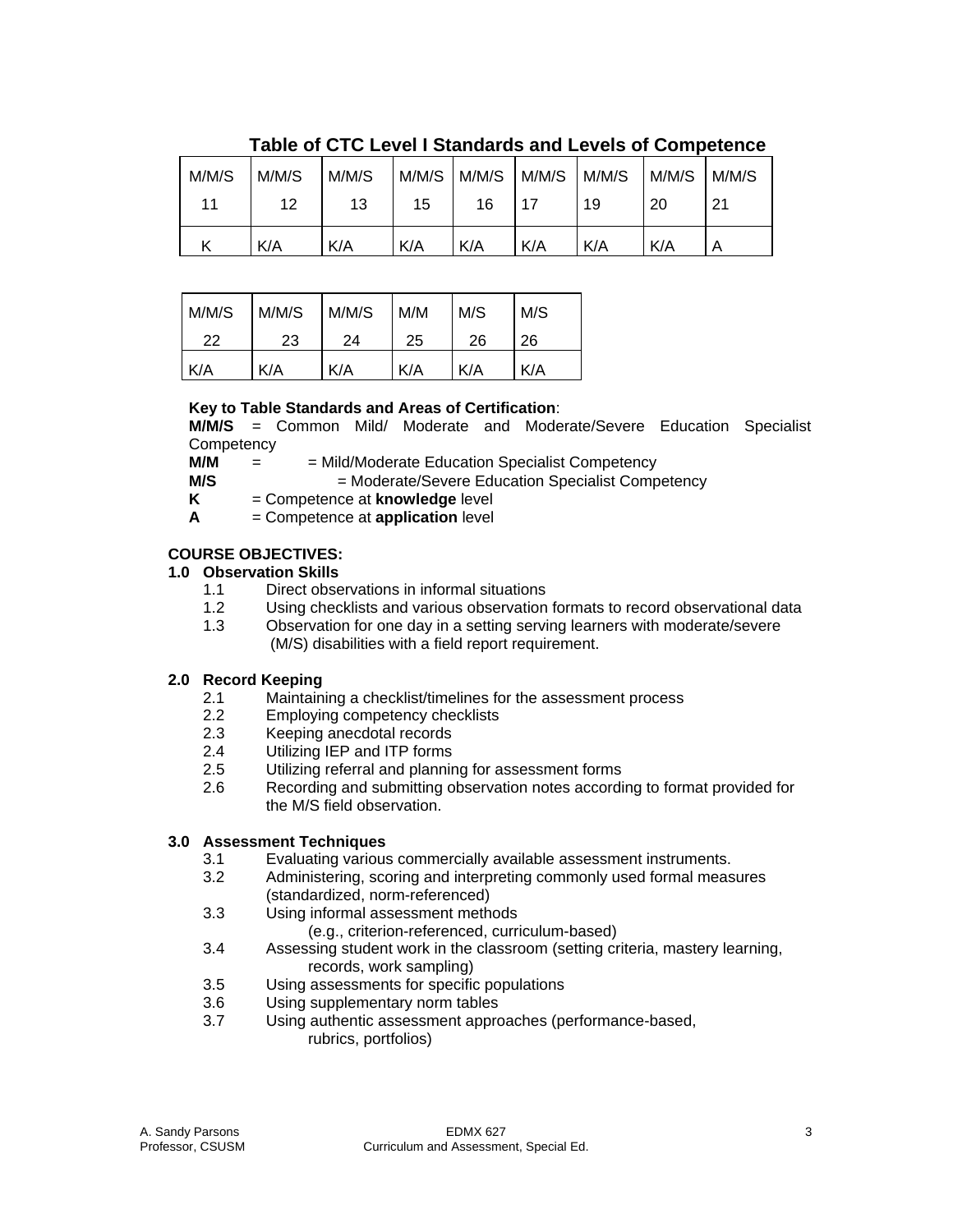# **4.0 Nondiscriminatory Testing**

- 4.1 Structuring the assessment environment
- 4.2 Scheduling assessment sessions
- 4.3 Evaluating and selecting assessment instruments
- 4.4 Selecting and preparing assessment materials
- 4.5 Ensuring parental participation in reporting of student performance

# **5.0 Writing Case Reports**

- 5.1 Gathering and reporting background information
- 5.2 Using a structured format for reporting
- 5.3 Reporting interactions with the child
- 5.4 Reporting the child's approach to tasks and learning styles
- 5.5 Using clinical judgment in interpreting results
- 5.6 Summarizing overall finding regarding a child
- 5.7 Making recommendations for interventions

# **6.0 Generating IEPs**

- 6.1 Summarizing current levels of functioning
- 6.2 Identifying long-range goals and short-term objectives
- 6.3 Completing sections of an IEP and ITP
- 6.4 Adapting the IEP as a parallel curriculum for students under IDEA
- 6.5 Ensuring parent participation and observation of rights

# **7.0 Best Educational Practice into Teaching**

- 7.1 Demonstrating knowledge of general education curriculum, & California Frameworks
- 7.2 Refining a personal philosophy of education<br>7.3 Empowering students as instructors, advoca
- Empowering students as instructors, advocates, and decision makers
- 7.4 Using formal and informal cooperative group learning structures
- 7.5 Using thematic approaches in instruction
- 7.6 Incorporating authentic assessment into lessons
- 7.7 Adapting lessons for individual learners using differentiated

# **8.0 Collaborative Interdisciplinary Teaming and Creative Problem Solving**

- 8.1 Demonstrating the effective use of collaborative teaming principles to a) develop lessons, IEPs and ITPs, assessment plans and reports; curriculum, classroom management plans; b) problem solve curricular, instructional, and emotional or behavioral mismatches for students and c) guide other instructional and special education related decision making
- 8.2 Facilitating a planning meeting for a student eligible for special education or being considered for specialized support services
- 8.3 Differentiating the roles of various interdisciplinary team members and soliciting and utilizing diverse expertise of team members
- 8.4 Applying various approaches to problem solving and conflict resolution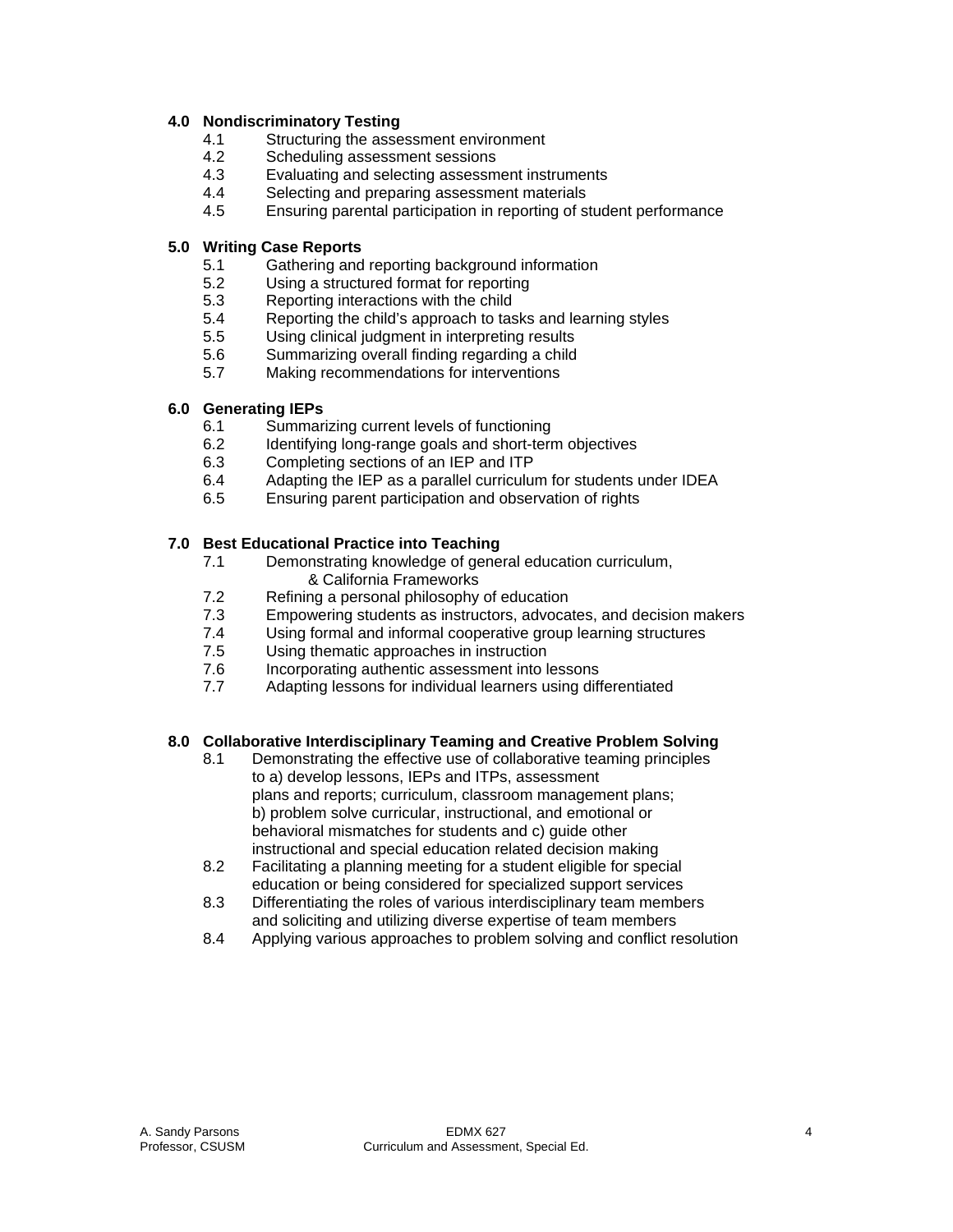# **PROFESSIONAL AND ADMINISTRATIVE REQUIREMENTS**

- 1. Attend all class sessions. Please call the instructor when you are unable to attend class or if you must be late. It is the policy of the CSUSM College of Education that any student who misses 20% or more of class time, field experiences, or class sessions may not receive a passing grade for the course. If you miss two class sessions or are late (or leave early) more than three sessions, you cannot receive a grade of "A". If you miss three class sessions, your highest possible grade is a "C+". Should you have extenuating circumstances, contact the instructor as soon as possible.
- 2. Use "Person-first" language (e.g., "Student with Down Syndrome" rather than "Down Syndrome student;" "Johnny who happens to have Down Syndrome" rather than "My Down Syndrome student") must be used throughout all written and oral assignments and discussions.
- 3. Word-process all written documents. **Keep a copy of all of your work**. Proof of completion of all assignments is the responsibility of the student. Keep these records until you have received your grade. Also, you will want these copies for your records and for potential future use as professional portfolio entries.
- 4. Complete and hand in all assignments on the due dates for full credit. If you have extraordinary circumstances that impact completion of your assignments, please inform the instructor(s). Any time that you have questions or concerns, please contact the instructor(s) immediately.
- 5. Participate in class discussions and group activities and demonstrate positive interpersonal skills with classmates and guests. Participation points are assigned on the basis of participation, collegiality, collaborative effort, and professionalism in interactions with fellow students and the instructors and guest lecturers.
- 6. **Responsibility for obtaining handouts is that of the student**. If you are to miss class, be sure to select a class "buddy" to ensure that you receive handouts and information when you must miss class. You may wish to have the following:
- 7. Buddy: Telephone, e-mail address, Fax number. Be sure to have your Buddy pick up the handouts for you.
- 8. If you lose your handouts, you must copy one from a classmate, the copy budget of the COE is extremely limited. TAKE ONLY ONE HANDOUT, the exact number is run, with no extras.
- 9. The instructor does not accept late work either for hard copy assignments or for Web CT assignments. If you have undue and extreme circumstances in your life please contact me for assistance with timelines.

## **GRADING STANDARDS:**

**(See also descriptors after each assignment listed above in the course requirements)**<br>A 93-100% **A 93-100% A- 90-92%** 

| <b>AU-1997</b> | $-$ | JU-J <i>l</i> /U |
|----------------|-----|------------------|
| B+ 87-89%      |     | 83-86%           |
| $B - 80 - 82%$ |     | $C_{+}$ 77-79%   |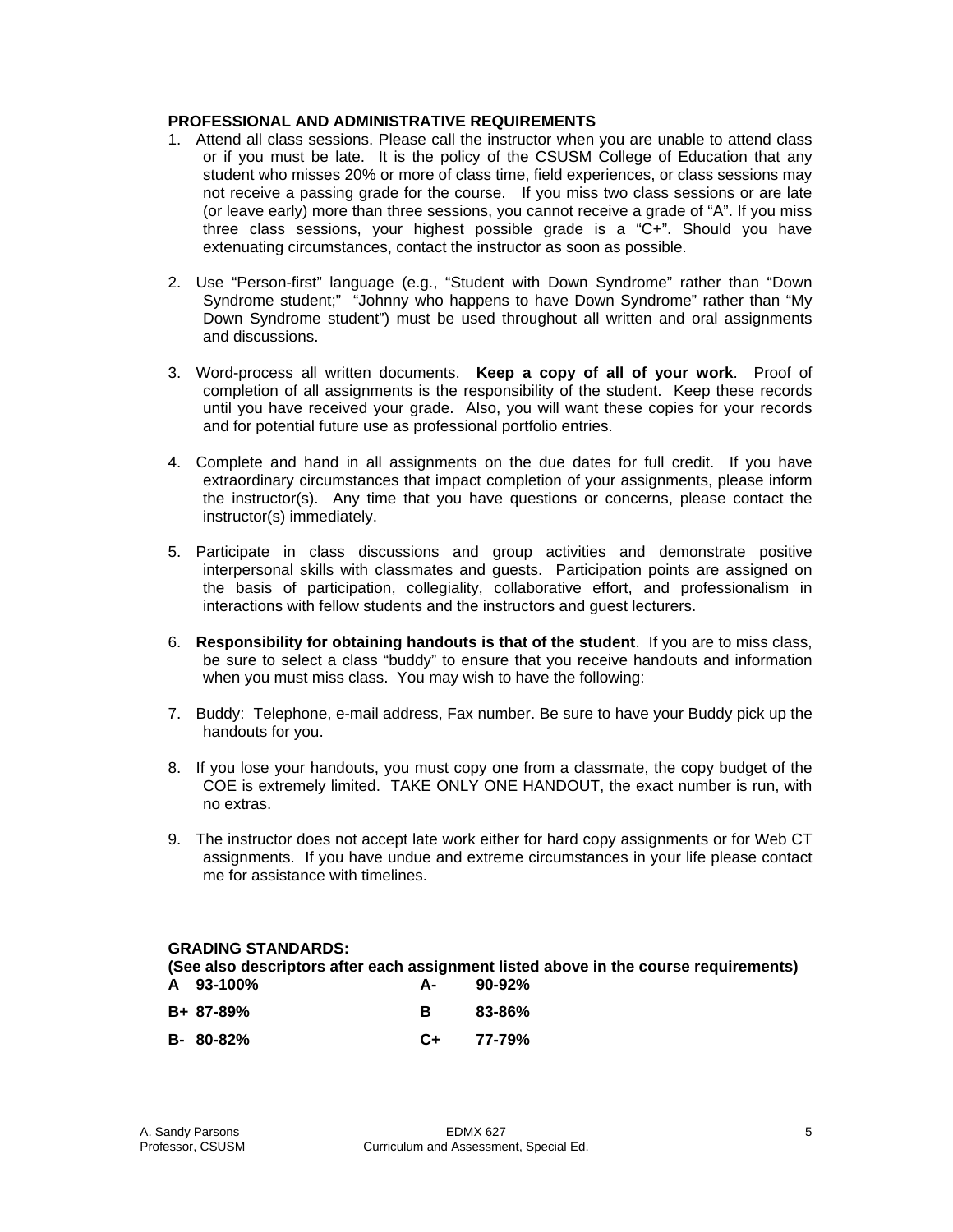## **GRADING RUBRICS:**

# **Criteria for Grading Student Performance in this Course:**

A (Excellent): Performance at the highest level, showing sustained excellence in meeting all course objectives and requirements and exhibiting an unusual degree of intellectual initiative.

B (Good): Performance at a high level, showing consistent and effective achievement in meeting course objectives and requirements.

C (Satisfactory): Performance at an adequate level, meeting the basic objectives and requirements of the course.

#### **NOTE: The minimum acceptable grade for a course in the sequence of professional education courses is C+, and a B average must be maintained.**

#### **Criteria for Grading Assignments:**

A (93%) Outstanding work on assignment, excellent syntheses of information and experiences, great insight and application, and excellent writing,

B (83%) Completion of assignment in good form with good syntheses and application of information and experiences, writing is good,

C (73%) Completion of assignment, adequate effort, and adequate synthesis of information and application of information and experiences, writing is adequate.

#### **COURSE REQUIREMENTS:**

**Please note the College of Education Attendance policy stated on the first page of this syllabus.** The CSUSM College of Education, which has an attendance policy that mandates a minimum attendance of 80% of class sessions, requires these guidelines. Please inform your instructors in advance of any extenuating attendance circumstances. A grade of Incomplete can not be awarded unless at least 80% of the work in the course has been accomplished.

**Participation** (16 point maximum/class X 10 Face-to-Face classes =160 points maximum) Regular, punctual attendance it is critical and expected in the teaching profession. Because this class is participatory in nature, the experiences and discussions are difficult to recreate. Additionally, it is important that each class member have the opportunity to exhibit collaborative teaming and participatory behavior. To reinforce our commitment to developing interpersonal skills, students are expected to arrive on time; return from break on time; stay for all of the class; and fully participate and cooperate with classmates, instructors, and guests. A class participant who arrives late, departs early, or engages a "non-collaborative" behavior will receive less than the maximum points for that given class. Attendance points are awarded for posting your WebCT work by the due date and time. If not posted on time both participation points and work points for that session are lost.

#### **Criteria for Grading Participation**:

Participation points will be assigned on the following criteria: collaborative cooperation in all labs, classes, and group assignments; enthusiasm for the content and activities; respect for the speakers; patience and flexibility with the technology; appropriate use of all assessment materials. Respect for the lab environment and equipment, e.g. absolutely no food or drink in the lab. All WebCT work is posted on time.

## **All University Writing Requirement**

Every course at the university must have a writing requirement of at least 2500 words. This requirement is met via the WebCT discussion board requirement, the full case study assignment and the moderate-severe field work report.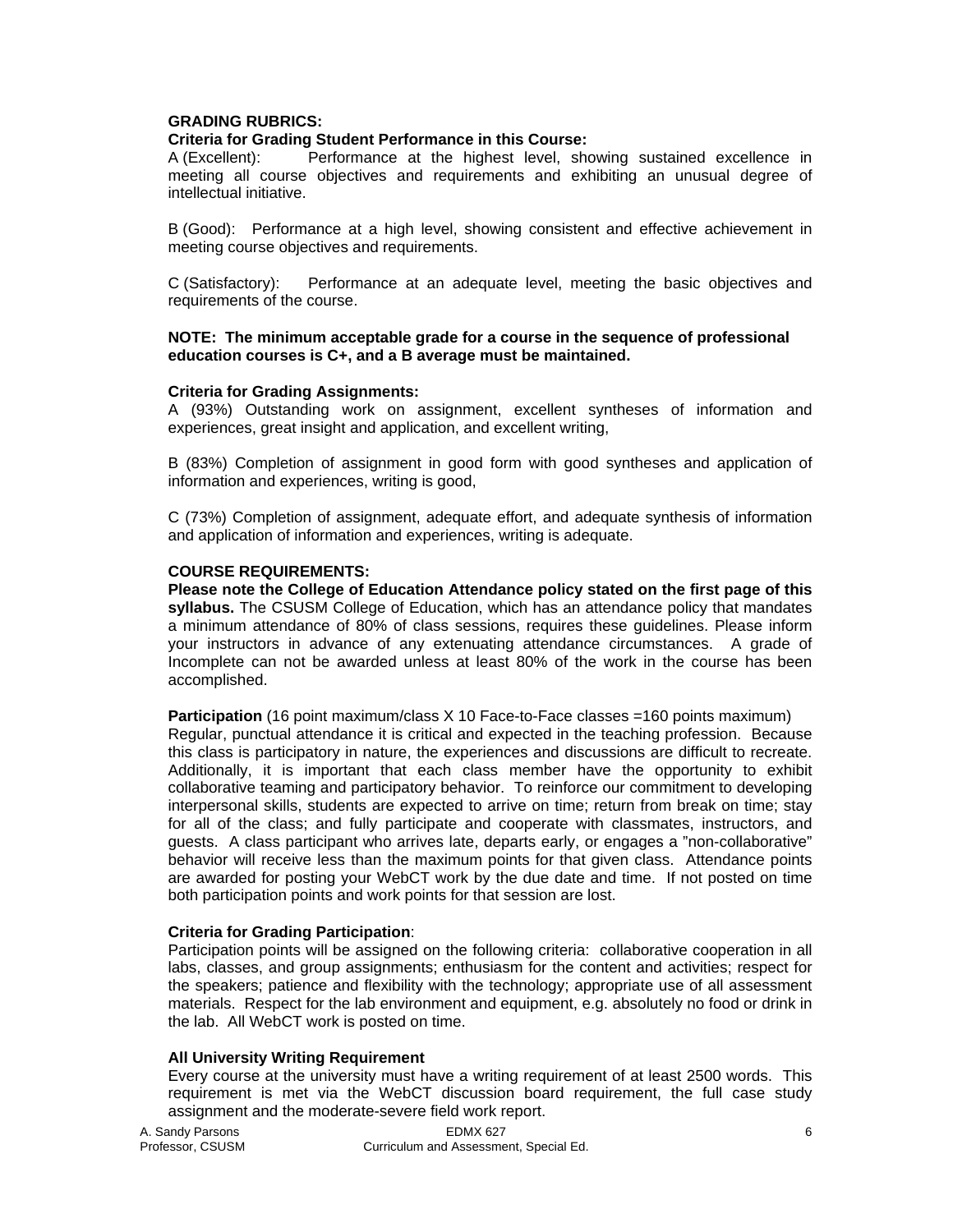# **Assignment Policy:**

Each assignment is due on the date indicated on the syllabus/course schedule. Keep a hard copy of each assignment turned in. Burden of proof of assignment completion is upon the student.

**NOTE:** If you have extraordinary circumstances in your life which impact upon your attendance or assignments, please let us know. If you have any questions or concerns, please contact the instructor.

- I do typically not accept assignments as e-mail/course mail attachments or embedded within e-mail/course mails. Seek prior permission in extenuating circumstances.
- I do not accept late work or late WebCT postings.
- Students are required to keep a copy of all work in case any work becomes lost. All proof of work accomplished is the responsibility of the student.
- It is strongly advised that students keep up with the assignments from session to session as I do not accept late work.

# **Academic Honesty Policy: (be sure to read the CSUSM Academic Honesty Policy below)**

- Plagiarism of any type will result in a failing grade. All work in this course must be the original work of the credential candidate.
- Scanning of student work via Turn it In™ software may be used to verify student authorship and accurate citation of copyrighted materials or thoughts, ideas, and/or work of others.
- Assignment will be checked via Turn-It-In software for accuracy of citation and originality of work.
- The instructor may require that some assignments in the course be submitted via WebCT 6 using the built in Turn it In™ software feature.
- Students making unauthorized copies of copyrighted materials or microcomputer software will receive a failing grade.

## **CSUSM Academic Honesty Policy**

"Students will be expected to adhere to standards of academic honesty and integrity, as outlined in the Student Academic Honesty Policy. All written work and oral assignments must be original work. All ideas/materials that are borrowed from other sources must have appropriate references to the original sources. Any quoted material should give credit to the source and be punctuated with quotation marks.

Students are responsible for honest completion of their work including examinations. There will be no tolerance for infractions. If you believe there has been an infraction by someone in the class, please bring it to the instructor's attention. The instructor reserves the right to discipline any student for academic dishonesty in accordance with the general rules and regulations of the university. Disciplinary action may include the lowering of grades and/or the assignment of a failing grade for an exam, assignment, or the class as a whole."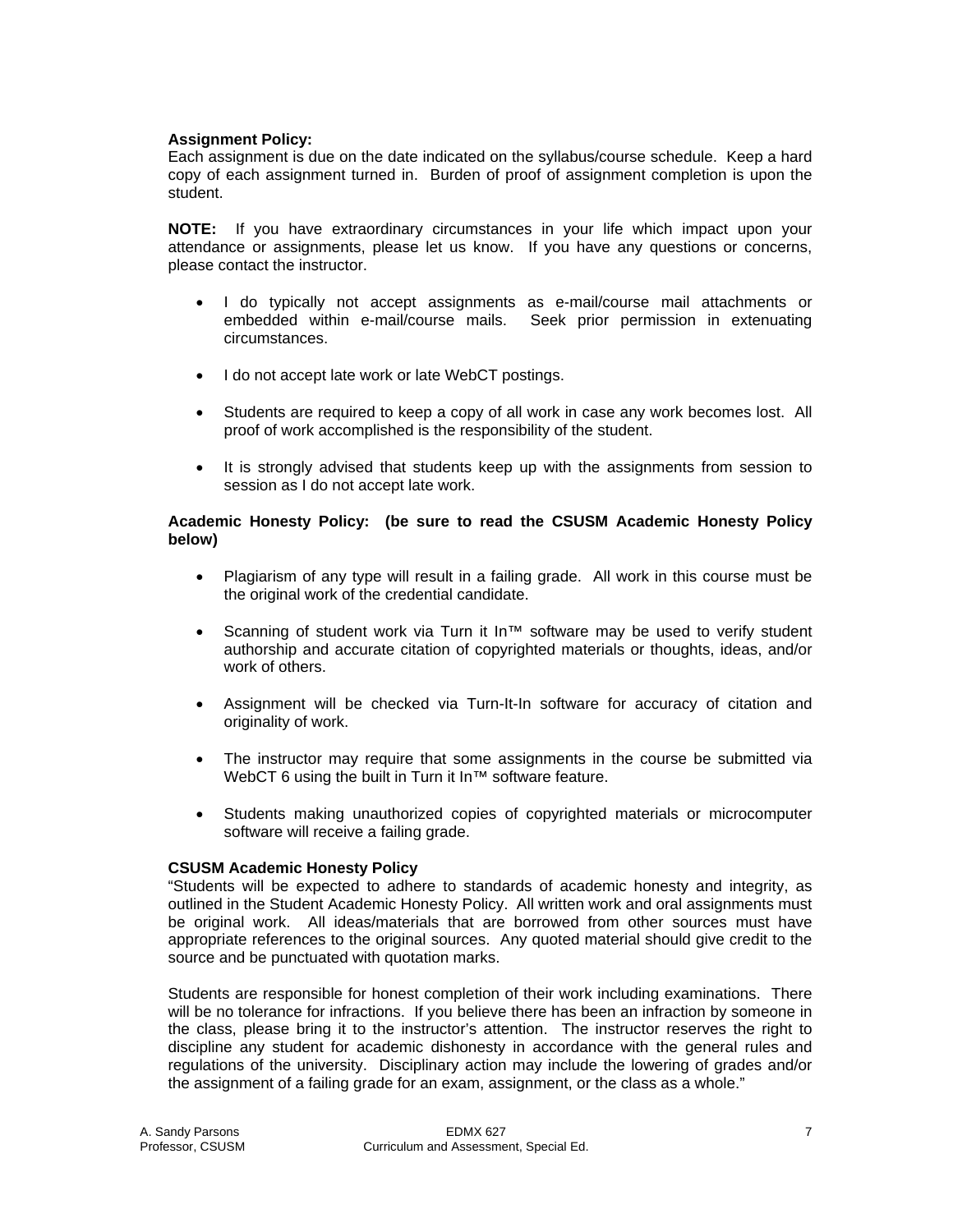### **ASSIGNMENT DESCRIPTIONS:**

#### **REPORTS:**

### **Ecological Design/map and reflective paper: (individual, 30 points total)**.

 We will learn about Bronfenbrenner's work on systems theory of development across the life span and understanding children/learner behaviors. During this process each student will create an individual eco map (a small square of poster board) of their own to contribute to a class quilt. Examples of past cohort quilts will be shared. This is an individual creative assignment. You will write a three - five page paper explaining your eco map and share your quilt square in class. (paper 20 points, map 10 points)

#### **Practice Administration of the Woodcock Johnson III: (individual, 30 points)**

 Requirement is to practice administering the WJIII to a family member or friend outside of class. **This practice "run" may not be done on a child in special ed in the schools** as districts do not like practice assessment to be done as the children are already tested so often. The written report format is attached to the syllabus. You must submit your protocols with your paper (paper 20 points, protocols 10 points)

#### **Instrument review and Instrument Faire: (individual, 30 points)**

Grade is based upon the quality of Instrument Review Paper with copies to share in class Participation in the Instrument Faire **with the instrument** is required (Paper = 20 points; no handouts and instrument = 10 points no make-ups, if you do not bring instrument/handouts the night of the faire you lose 10 points).

Each student will review an instrument and write a guide for use and interpretation. We will have an instrument fair. The student must find a commercially available instrument to share in class. You do not need to purchase the instrument. A sign up list for the instruments will be provided early in the semester. The night of the Instrument Faire, we will have presentations on the instruments. There will be no make-ups for missing this class.

## **IN CLASS WORK SESSIONS: (75 POINTS)**

**Curriculum Planning** (group: 25 points, in class work, make-ups will not receive full points) You will receive information on how to adapt core curriculum so that it remains parallel with rather than divergent from the state frameworks and district curricula. This assignment will involve examination of a content area in the state standards based curriculum with activities and materials for the general education classroom.

**Rubrics Design:** (group: 25 points in class work, make-ups will not receive full points) Rubrics provide one important of teacher designed assessment, and more authentic assessment techniques for evaluating student work. We will do this assignment in class. Attendance is required for full points.

**Response to Intervention (RTI)** (group: 25 points in class work, make-ups will not receive full points)

RTI is a new provision in the new IDEIA for the identification of learners with specific learning disabilities based upon the child's response to instruction in lieu of the typical discrepancy model of differential between intellectual potentials and actual academic performance via more formal measures. . This work will be done in class. There will be no makeup for this class session.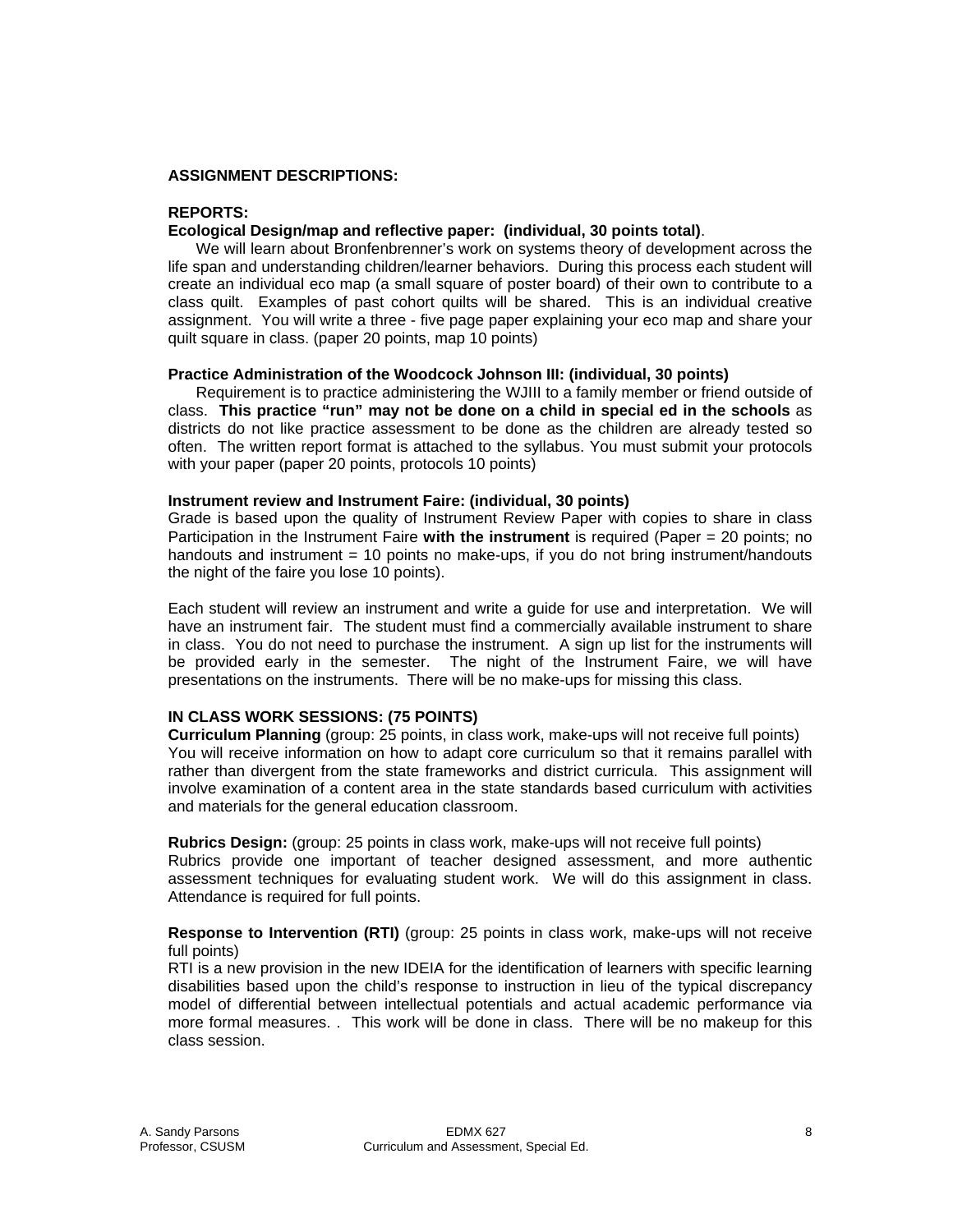### **FIELD WORK:**

## **Moderate-Severe Field Work and Report: (individual, 50 points) This is REQUIRED!**

Field work: observation in a class providing services to student with moderate – severe disabilities. The format for writing up the field work is provided. If you currently work in a moderate-severe setting, then you may get approval from Dr. Parsons to use a Mild-Moderate setting. This is to be done in a K-6 building.

#### **Assessment Case Study (individual, 100 points)**

### **Includes: Observation for Assessment, Individual Assessment Case Study write up, IEP Meeting Preparation Plan, and completed Special Factors Form**

Each participant will select a learner in his or her classroom to study. This learner must be a child who is eligible for special education or who is being referred for an initial assessment for consideration for special education services. You will provide background information based upon observations, administer three (if possible) formal assessments, provide student work samples, and interview the parents/guardians (as allowed), and interview the child's teacher. This assignment includes an observation for assessment, the case write up, and a Preparation for the IEP Meeting Plan with completed Special Factors Form for the child assessed. A format for this assignment will be handed out in class.

**Do not begin this case study work until you have received approval from Dr. Parsons for your assessment and case study plan**. **All information is kept strictly confidential, use a pseudonym, you must have parental permission before beginning this case study. Dr. Parsons has the introduction letters and permission forms. Your permission form MUST be submitted with the Case Study.** 

### **WEBCT 6 WORK:**

 **Discussion Board prompts and responses to others (3 session X 40 points))** 

## **Course Reflection: (30)**

## **Web Based Components and Communications for the Course:**

All communications by E-mail will be via the Course Mail tool in WebCT 6.

Check your Course Mail at least once per week, and always before coming to class.

## **Criteria for Grading for WebCT work including Discussion Board (DB) Postings:**

- Post your response to the Discussion Board (DB) Prompts by the due date and it is best to post at the beginning of the week.
- All postings must be written in professional and respectful language; Respect the opinions of others, and respond collegially.
- Use person first language.
- You may wish to compose off-line and paste your responses into the discussion board before posting.
- Read the postings of your colleagues (towards the middle of that week) and post required responses to the posting of others as indicated in the Professor's prompts.
- Be sure your responses are well thought out prior to posting your work.
- Be sure to post your responses by the due date and time on the course schedule.
- **Never give your password to anyone else or allow anyone else to access this course using your password.**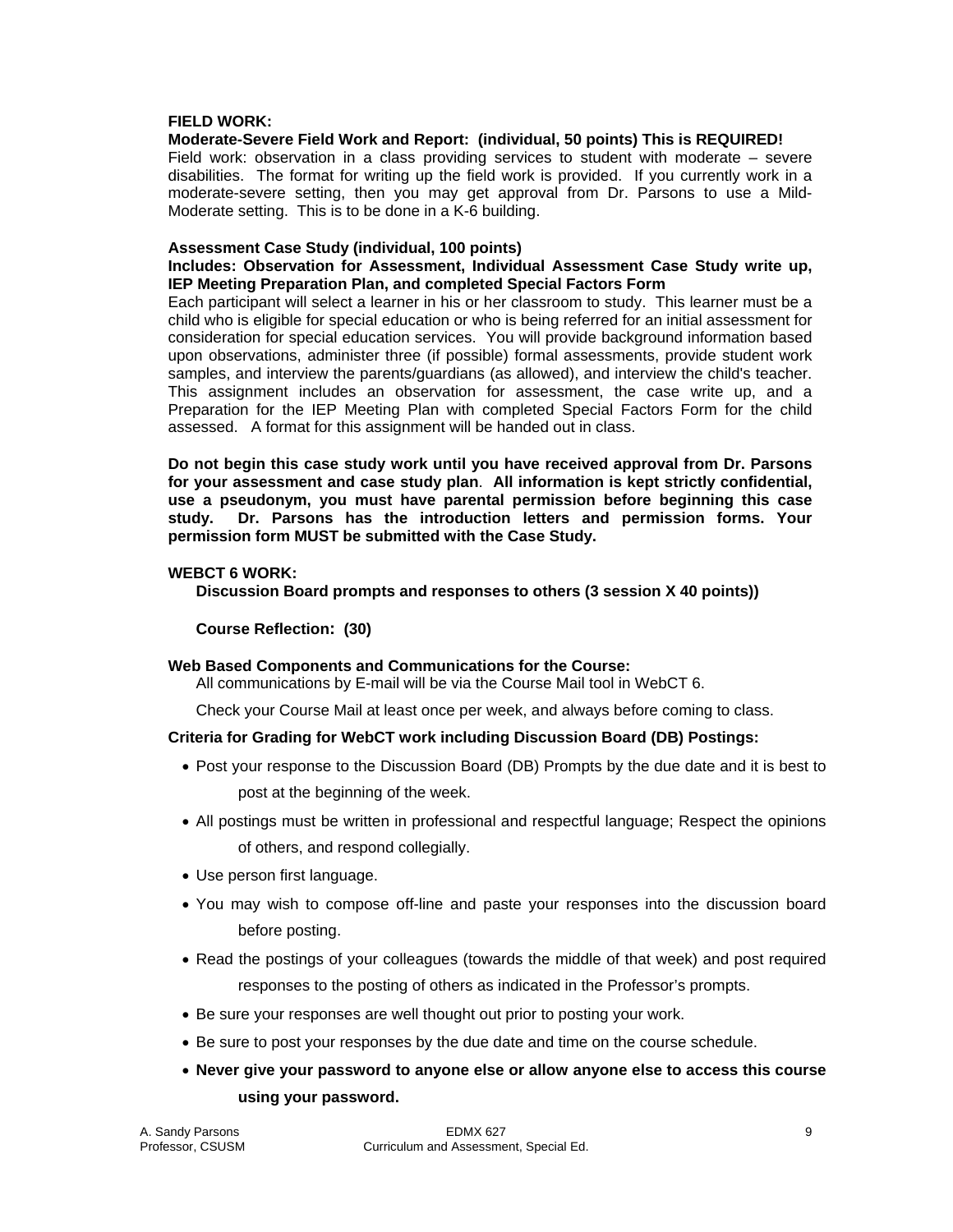# **TASK STREAM: (50 Points) Each candidate must have a Task Stream Account**

## **Postings in relation to CTC Level I Standards**

TASK GUIDELINES FOR TASKSTREAM: LEVEL I STANDARDS

The purpose of the Level 1 portfolio is to assess how well you meet the LEVEL 1 STANDARDS. Although all the artifacts you place (which will be more than 1 per LEVEL 1 STANDARD) in your portfolio have been assessed/graded by your professors, it is not clear if you have a thorough understanding of the LEVEL 1 STANDARDS and can make the connection between the assignments completed in class with the teaching you have experienced and the LEVEL 1 STANDARDS. Your task is to write a cogent reflective essay for each LEVEL 1 STANDARD about how the artifacts you have chosen provide evidence that you have met each LEVEL 1 STANDARD.

The specific requirements for your Task Stream postings for this course to document reflection upon your Level 1 Standards will be handed out and discussed in class.